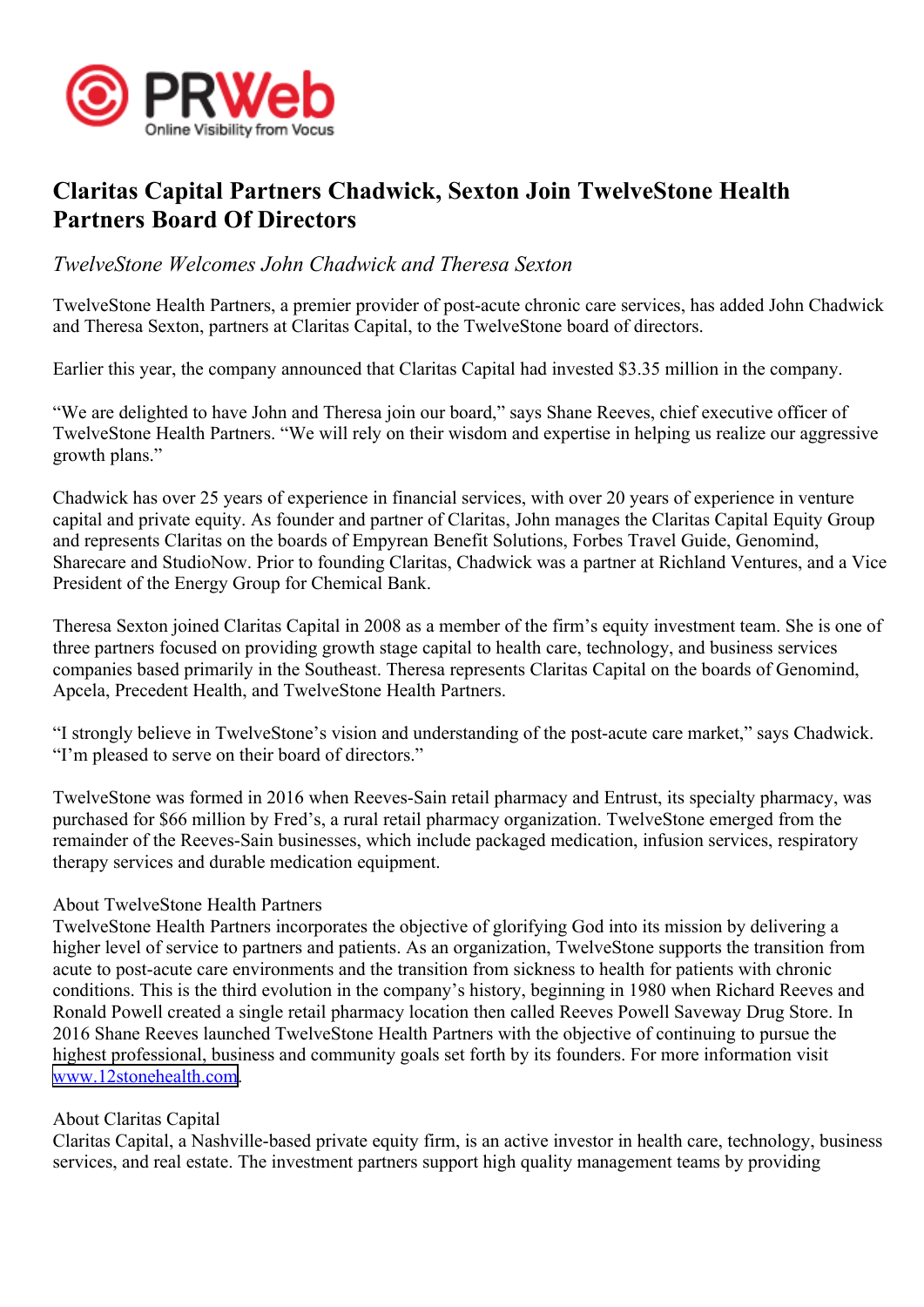

minority capital for growth and expansion. The firm has made equity investments in over 50 companies that have collectively raised over \$6 billion of financing.